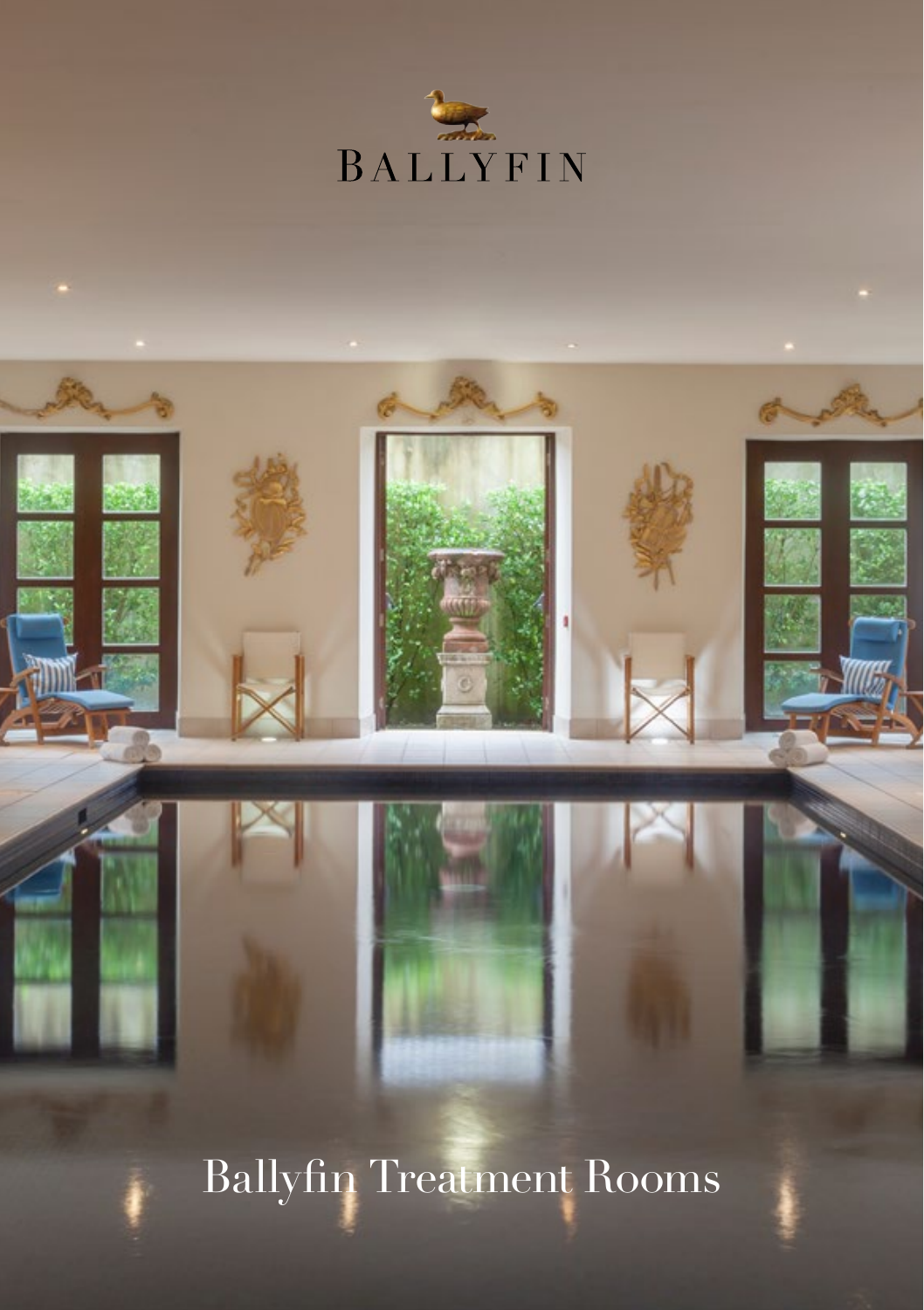

Our treatment rooms provide an ideal place to unwind, restore and to invigorate the body, mind & spirit. Our highly trained therapists can personalize your treatments to your needs and will ensure you leave feeling revitalized. Experience a wonderful oasis of peace, calm and tranquilty.

# Our Products

#### Pevonia

Pevonia is a Spa Skincare Line developed exclusively for elite spas. The products launched in 1991 fully recognize that the most effective skincare ingredients can be found in the safest source on earth, in nature. By combining effective, safe and natural ingredients with decades of experience in professional skincare, Pevonia continues to be the global leader in skin rejuvenation and health a worldwide leader in professional skincare.

Enjoy whole body relaxation and outstanding results with an exclusive WellnessFusion™ Journey Experience by Pevonia®. Our Facials include the signature WellnessFusion™ Ritual which combines various techniques from around the world to relax the body, mind, and spirit. Incorporating Amma, Shiatsu, and Swedish massage, the ritual welcome will relax tension and emotional stress from the décoletté, shoulders, arms and hands. Next, an anti-ageing pressure point facial massage is performed using the purest essential oils.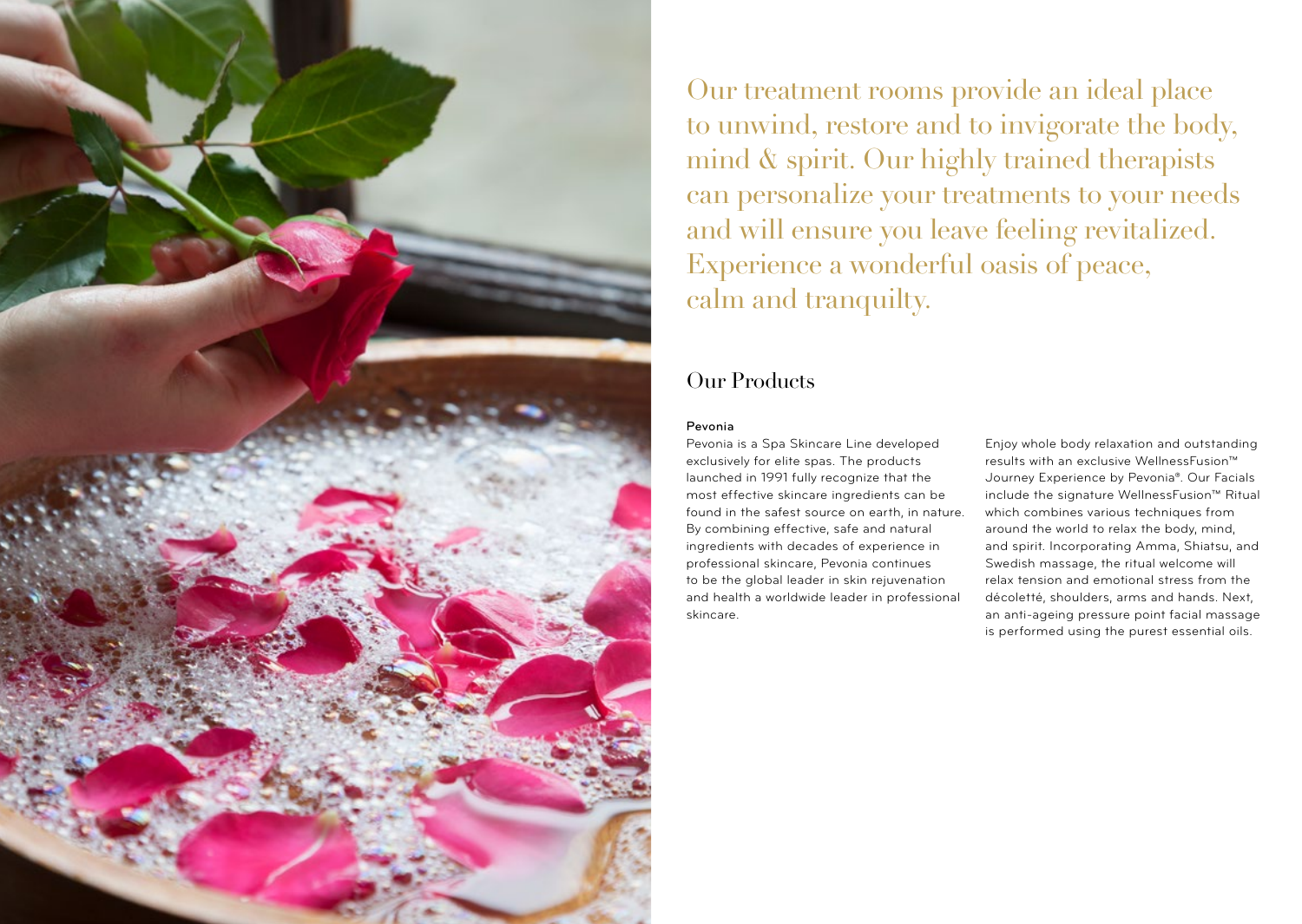### Facial Treatments

## Prescriptive Facial

A bespoke facial to meet the needs of all skin types. Personalised and tailored to accommodate the needs of your skin, includes professional skin diagnosis, deep cleansing, massage and mask. The ideal facial to introduce your skin to the unadulterated pure and active products within the Pevonia Botanica line. Outstanding results for every skin type! 60 mins – €130

### Lumafirm lift & Glow Facial

The Lumafirm lift and Glow facial is ideal for all skin types. This facial has an instant effect giving you a fresh, youthful look making you feel and look your absolute best. Performance driven, this facial features the best antiageing ingredients, rendering the skin ultraluminous with a firmer, tighter and more youthful defined appearance. The perfect facial for before a special event. 60 mins –  $£150$ 

### Plantomer Hydrating Facial

Visibly enhance your skin's texture and maximise hydration. This refreshing, soft lift-off mask combines the hydrating benefits of Seaweed, the ocean's finest resource with revitalising Propolis, a natural healing and desensitising substance rich in natural antibiotics and Vitamin A. Soothing, nourishing and calming, it renders the skin undeniably radiant with highly visible results. Good for all skin types, excellent for Sensitive, Eczema and Psoriasis prone skin types. 60 mins –  $£150$ 

## Luminous C & Sea Facial

This outstanding treatment is ideal to counteract photo-ageing, strengthening elasticity and providing relief for dull, sundamaged skin. This refreshing, soft lift-off mask will restore a youthful appearance as the complexion is renewed, firmed and left extremely smooth. This facial is recommended to delay the signs of ageing and to lighten and brighten dull sallow skin. 60 mins - €150

## Gentlemens Facial

Healing and hydrating anti-ageing treatment to gently soothe and calm the skin. This treatment specifically targets clogged pores, sensitivity, and razor burn while promoting total relaxation. This facial includes deep cleansing, steaming, and extraction. As a final step, a treatment mask is applied to refine the pores, sooth and condition the skin. 60 mins – €140

## Express Facial

This mini facial is ideal for those on the go. Skin is cleansed and lightly exfoliated. A pore refining mask is then applied, followed by a veil of light moisturiser. Mask options: Sensitive, Dry, Combination or Soothing Gel. Suitable for all skin types. \*Add on to any Pevonia Treatment for €70 for 30 mins

#### De-stress eye treatments for lines and wrinkles

Plump – Repair

A treatment with 100% pure freeze-dried collagen to repair the delicate eye contour, intensely hydrates the skin reducing the appearance of lines, wrinkles & crepiness. Your eye contour is wonderfully rejuvenated. \* Add on to any Pevonia Facial for €60



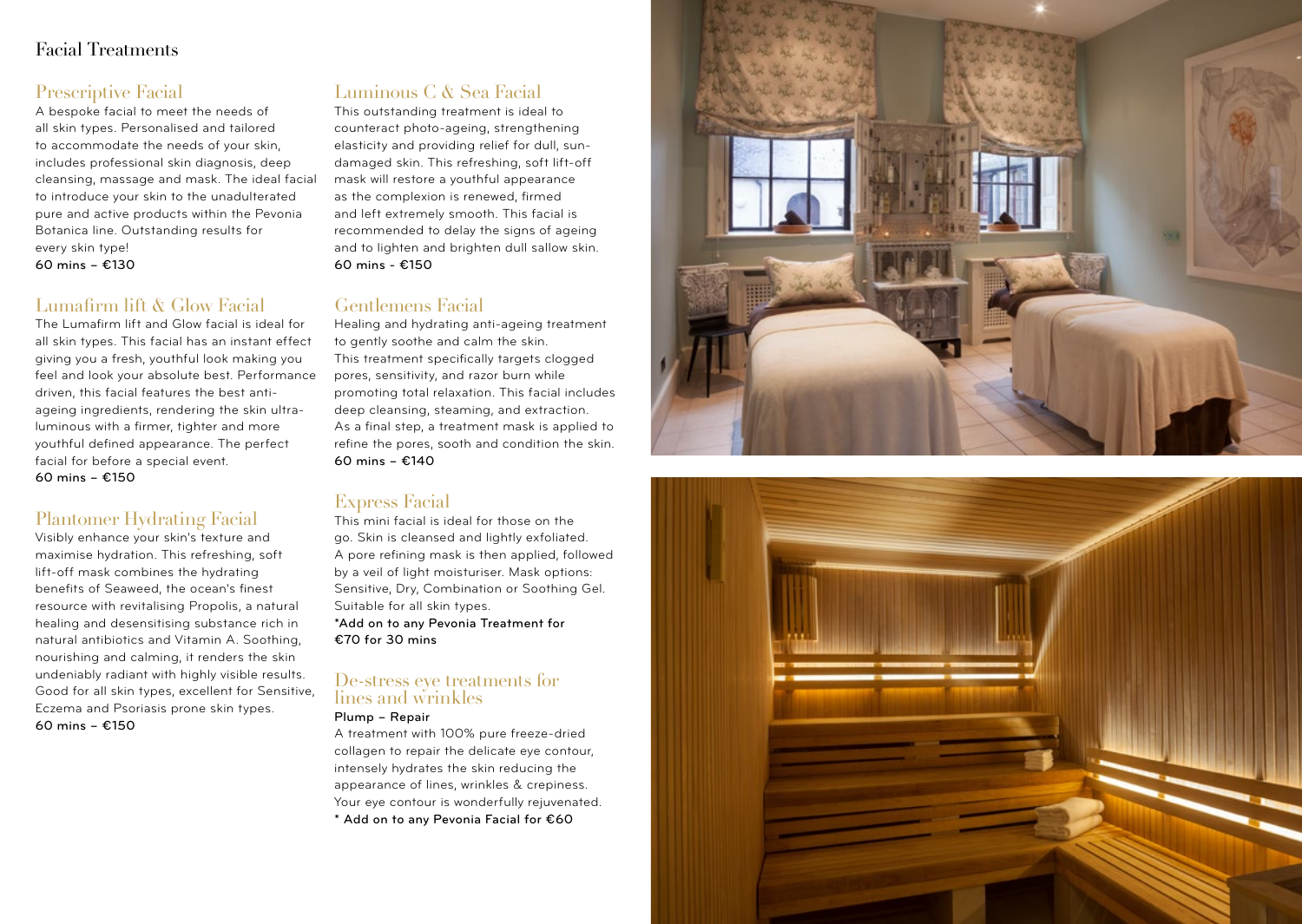## Body Treatments

#### Massage

Massage is one of the oldest and simplest forms of therapy and has been used for centuries to induce health and well-being, heal injury, relieve psychological stress, manage pain and improve circulation. Unwrap smooth, hydrated, radiant skin whilst nurturing your body by indulging in these wondrous body massage therapies. Choose one of our traditional techniques or perhaps a more specific customised massage designed especially for your needs whilst incorporating nature's most advanced ingredient formulations for complete body wellness.

Pevonia Massage Oil Selections for

you to choose from:

*Serenity*

Alleviates stress & promotes relaxation.

#### *Vitality*

Energising and revitalising, uplifts the spirit, stimulates alertness.

#### *Recovery*

Warming and anti-inflammatory, delivers stimulating and healing benefits.

#### *Clarity*

A relaxing massage, delivers an unscented experience.

## Ballyfin Signature Massage

#### Relax – Unwind

Exhale and relax as you are transported into a deep state of relaxation and skin rejuvenation. You can select your own personal journey, with a choice of 'sensual' aromatic essential oils for a full face, scalp and body indulgency. Relax, unwind and enjoy the ultimate in pampering whilst improving skin health. 90 mins – €170

## Ballyfin Prescriptive Massage

Close your eyes, relax, and bid stress farewell. Your therapist rhythmically applies proveneffective massage techniques combined with aromatherapy to help you de-stress, unwind, and achieve a deep sense of wellness. 60 mins – €130

#### Deep Tissue Massage

This deep localised massage is highly specialised to relieve and encourage healing for sport-related injuries. Your massage is completed with an energising anti-stress cooling gel oozing with Camphor, Menthol, Azulene and Rosemary Oil, designed to alleviate heaviness from fatigue, muscle cramps, tension and stress. This intensive tension-relieving treatment will instantly relieve sore and tired muscle pain Deep tissue 60 mins €140

#### Couples Massage

Experience a synchronised full body massage together in The Beech Suite, our couple's treatment room. 60 minutes – €260 per couple 90 minutes – €340 per couple

### Silky Skin Body Polish

A rich, creamy, textured skin refining body scrub to remove impurities and rough skin. Gentle and deep cleansing, using natural jojoba granules to activate the blood circulation leaving skin soft, silky and smooth. Can be added to any treatment also. 45 mins – €90

### Reviving Massage

An ideal treatment to destress and unwind after travel. To include head, neck and shoulder massage. 30 mins – €80

#### Back Ritual with Aromatic Desert Mud

A luxurious back Treatment incorporating Desert Mud enriched with Copper, Magnesium and Zinc for perfect holistic balance. As this thermal mud aids muscle tension, aches and pains, escape into a state of deep relaxation, as your therapist performs the highly relaxing cocoon massage techniques. Followed by a personalised back, neck, Shoulder massage to completely destress.

45 mins – €110 \*Add on to any Pevonia Treatment for €60 for 30 mins

### Pevonia Stone Relax

A sensory journey for a complete holistic approach to relaxation. Warm, basalt stones are guided to melt away that built up tension whilst combining the Pevonia organic essential oils to offer a deep relaxation ritual to create a mind, body and soul experience. 90 mins – €175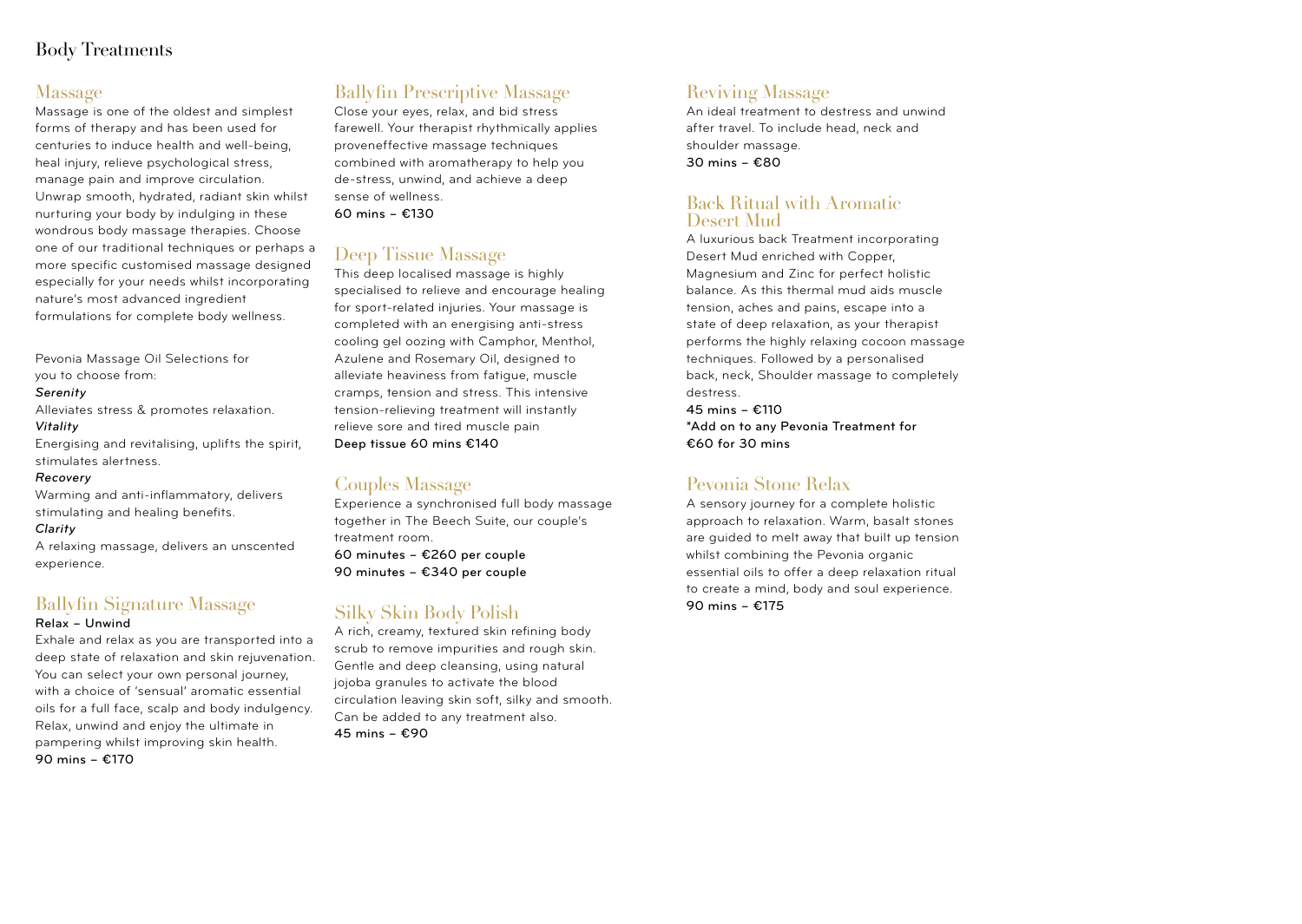



#### Time For Mum

#### Time for Mum Ritual

Enhance the experience of being pregnant with this treatment. Specifically tailored to safely care for mothers-to-be needs, this treatment combines a Pevonia Signature Massage with the Plantomer Facial and hand and foot treatment. Addressing the physiological and psychological changes associated with pregnancy, feel cared for with this unique treatment package. 90 mins – €190

#### Mum to Be Massage Thinking of two

60 mins – €130

This massage treatment exclusively designed for Ballyfin is specifically tailored to safely care for mothers-to-be needs. This luxurious treatment combines a Pevonia Signature Massage incorporating pure Safflower and Grape Seed Oil. Addressing the physiological and psychological changes associated with pregnancy, feel cared for by your fully-trained therapist with this unique treatment designed

to relax and relieve both mum and baby.

## Bath Rituals

We will create a luxurious experience for you in the comfort of your own bedroom.

### Seaweed Bath

A candlelit bathroom awaits you while the seaweed in your bath releases soothing properties and moisturising properties. Seaweed baths have been used for generations in the care and repair of the skin, and have shown to help against signs of aging and cellulite. Please note contra indication to seaweed is thyroid malfunction, seafood and iodine allergies. If unsure please consult with our therapist. €60

### Roses and Romance

Ballyfin is a place that inspires romance. Relax in the bath with the one you love. A scented bubble bath will be drawn for you, fresh rose petals will be set afloat in your bath to set the perfect mood. Relax and toast one another with a chilled bottle of champagne and strawberries. €155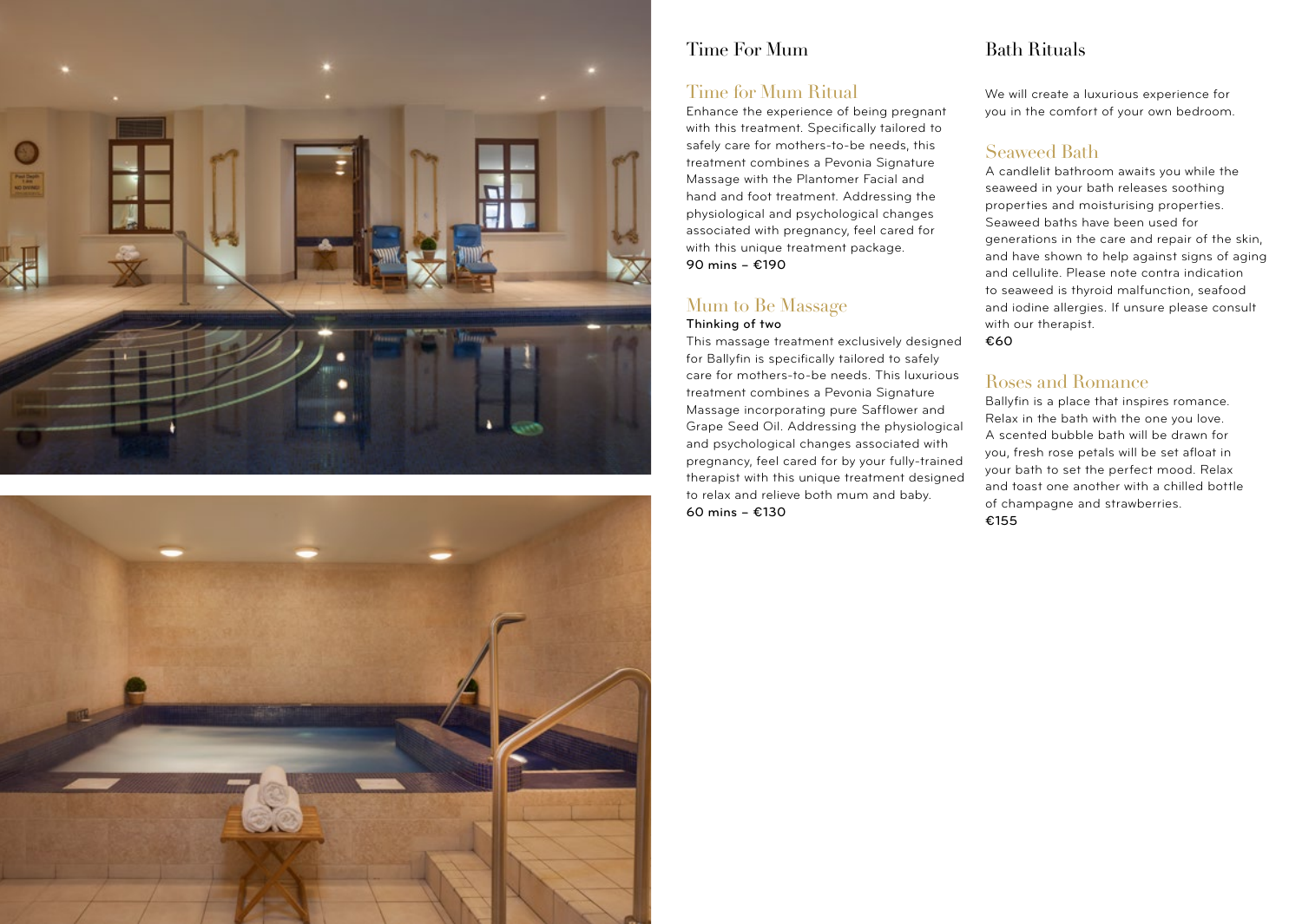## Finishing Touches

#### Hair dresser

We work with excellent local salons and as the hairdresser is not based at Ballyfin notice is required for the availability of a hairdresser. Please contact us for further details and price.

## Yoga

A yoga instructor is available upon request and must be booked in advance of arrival. Please contact us for further details and pricing.

## Personal Trainer

A personal training service is available upon request but must be booked in advance of arrival. Please contact us for further details and pricing.



# Cancellation & Etiquette

### Booking Information

All treatments must be booked in advance of arrival to avoid disappointment.

## Opening Hours

Treatments will be available on request subject to availability. Pre-booking in advance is required

## Treatment Rooms Etiquette

Our Therapist will collect you from the comfort of your bedroom prior to your treatment room via the lift. A consultation form will be completed in the luxury of our Treatment Rooms. Our Therapist will make you comfortable in your Treatment Room where your relaxation begins.

# Helpful Tips

Robes and slippers are provided to all our guests in your bedroom. Robes are recommended to be worn to treatment rooms to help aid in the relaxation – if you prefer you may also change in the treatment room. Please give your therapist appropriate feedback about your comfort or any troubled areas.

# Medical Conditions

We want you to feel as safe and nurtured as possible, therefore if you have a medical condition and are unsure of treatments then our Therapists are happy to offer guidance and assistance on suitable treatments. Pevonia is an active product, please inform your therapist if you have a history of skin sensitivity so that we can tailor your treatment accordingly.

# Cancellation Policy

As a courtesy to other guests and our therapists please give 24 hours' notice if you need to cancel your booking. The following cancellation fee applies: Within 24 hours or failure to show – Full charge of treatments

# Late Arrival

If guests are late for their appointment the time will be deducted from the length of the scheduled treatment and full charge applies.